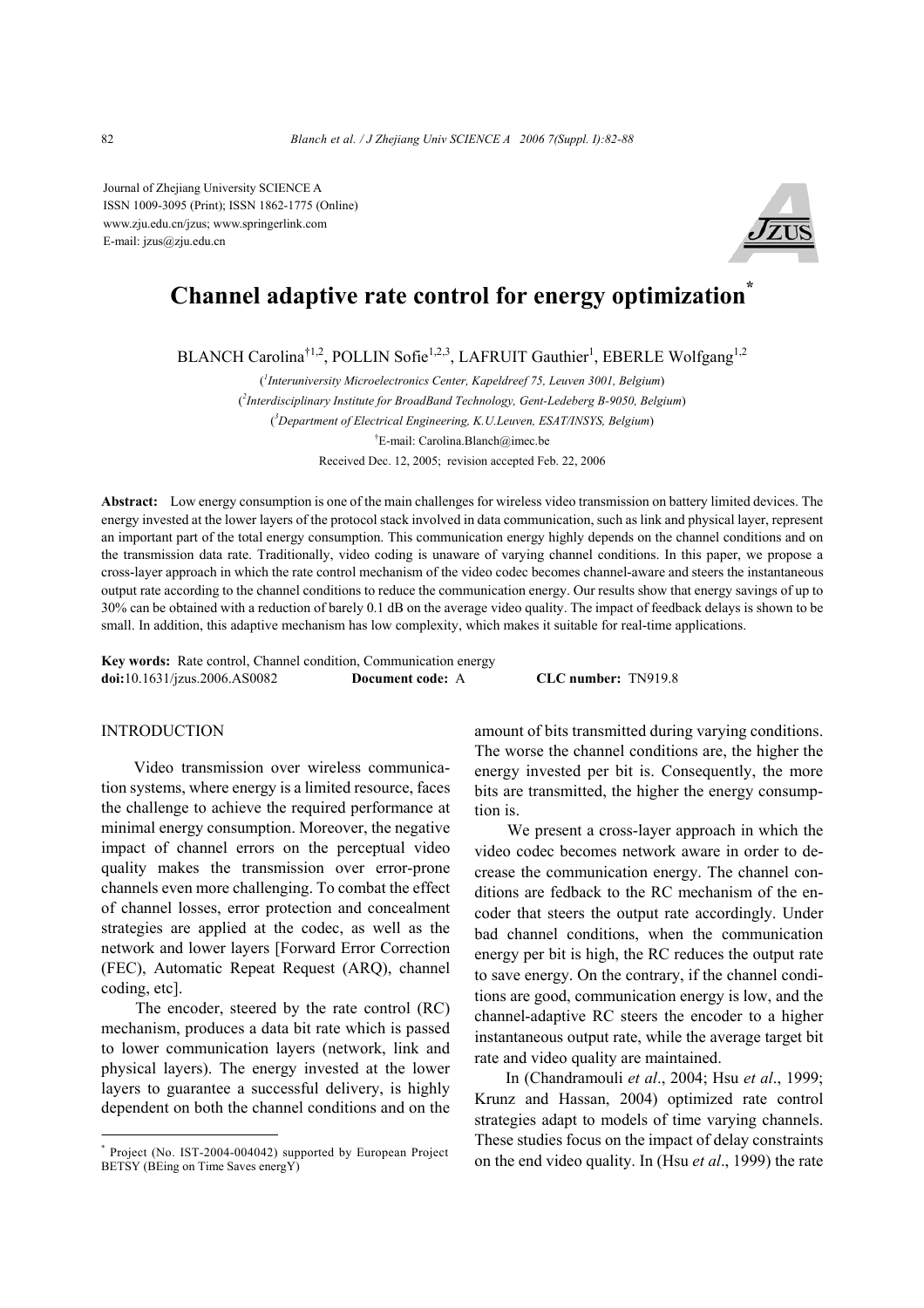constrains are derived from the channel model using complex Rate Distortion optimization techniques more suited for scenarios with longer end-to-end delay, yielding both *PSNR* increases and reduced packet error rate. In (Chandramouli *et al*., 2004) a learning mechanism adapts the rate to the channel bit error rate. Packet errors are not considered and no impact of the feedback delay or algorithm complexity is given. In (Krunz and Hassan, 2004) hybrid ARQ/FEC schemes are used together with joint source/channel coding with the receiver signaling to the transmitter the frame size scaling needed to meet the time constraints.

These studies focus on video adaptation to meet delay constraints arising from the channel conditions. The complexity of the algorithms proposed imposes constraints on the video coding and makes them unsuitable for low complexity low delay real time applications. Finally, critical issues such as the impact on the communication energy are not addressed.

Our study focuses on the energy consumption during video transmission and aims at reducing the communication energy by adapting the codec output rate to the channel conditions. Moreover, our approach can be realized at real-time as it has low complexity incurring in no additional delay. This makes it suitable for low complexity low delay video applications, where energy consumption becomes a critical issue.

The remainder of this paper is structured as follows. Section 2 introduces the network models and Section 3 presents the channel-adaptive RC mechanism, based on the current MPEG-4 RC (Chiang and Zhang, 1997). In Section 4 results and analysis are given showing the energy savings achieved by the RC approach. Finally, some conclusions are drawn in Section 5.

## NETWORK MODELLING

The following subsections present the channel modelling used as well as the model of communication energy involved in video transmission.

## **Channel modelling**

We assume a wireless environment with a feedback channel where a priori probabilistic model of the channel behavior is available at the encoder. The burst-error wireless channel is modeled with an 8-state Markov model (Mangharam *et al*., 2005). Based on experiments for indoor WLAN (ETSI, 1998) we take a channel coherence time of 120 ms. That is, the channel remains constant for 3 or 4 video frames of the video sequence (encoded at 25 or 30 frames per second), while the RC mechanism adapts on a frame time basis.

#### **Energy modelling in the wireless network**

We use the energy models developed in (Mangharam *et al*., 2005) where expressions for the packet error rate (PER), energy and transmission time for each packet are derived taking into account the 802.11e MAC protocol and the above mentioned 8-state Markov channel model. The model assumes a scalable 802.11a physical layer, where it is possible to adapt the modem configuration to the current environment and traffic demands. It is out of the scope of this paper to fully describe the energy modelling performed in (Mangharam *et al*., 2005) but the readers can refer to the paper for the full details.

For simplicity, we assume only a single user on the considered wireless link. The overhead considered for the energy modelling is hence only the header and retransmissions overhead. No congestion is considered for a single MPEG-4 user over a 54 Mbps WLAN link. We hence focus, for each channel state, on the expected energy per bit for a certain targetted packet error rate (PER) as function of the 802.11a modem settings as described in (Mangharam *et al*., 2005). Fig.1 shows the energy per bit vs *PER* curves for channel states (CSs) 1 and 5, and different MAC packet sizes (PSs).



**Fig.1 Energy per bit vs** *PER* **curve for channel state 5**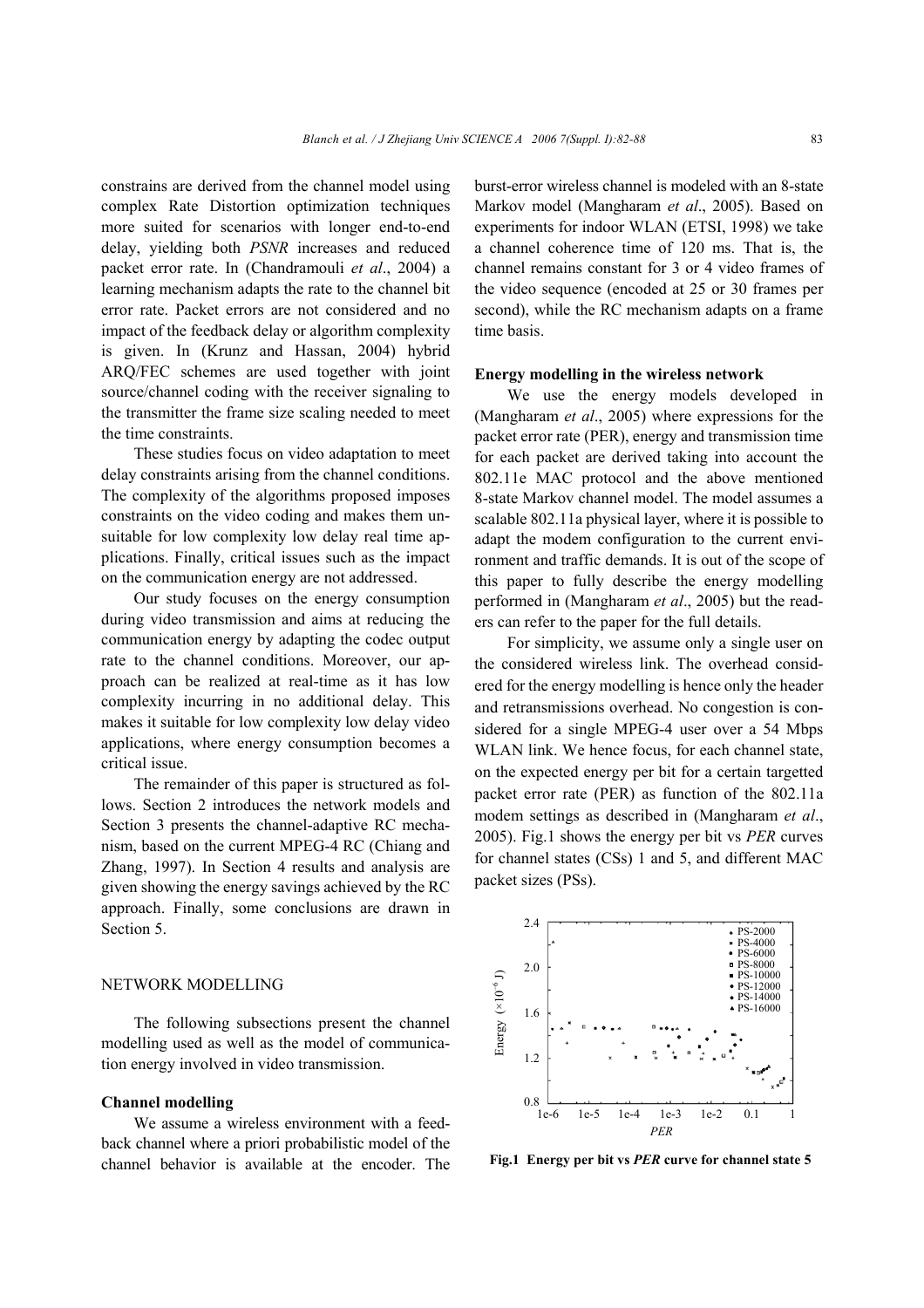Each point represents a specific configuration of the control settings  $K_{i,j}$  for user *i* and *j* control knobs, for a given wireless LAN architecture, such as modulation, code rate, …, etc.

Only the discrete points can be allocated in practical communication links. Configuration points can be determined at the design time (or during a calibration step) of the transceiver. Simulations are carried out using verified energy-performance models on the ns-2 simulator (http://www.isi.edu/nsnam/ns/). We retain for each channel state (CS) a single representative energy-*PER* configuration point, to be used for the results in the remainder of this paper. We select for each CS the point with the lowest energy consumption, subject to a very low *PER* constraint (near to error-free quality), as we want to see how the required energy scales with channel conditions. The global communication energy is extracted from this expected energy per bit per CS as follows:

$$
TotalEnergy = \sum_{i=1}^{8} R_i E_i, \qquad (1)
$$

where  $R_i$  is the amount of bits transmitted during CS  $i$ and  $E_i$  is the expected energy per bit for CS  $i$ .

The operation points taken from the energy-*PER* curves are selected from the optimal trade-off curve where the lowest energy is spent for a certain *PER* and for a very low *PER* to assume near to error-free quality. The MAC packet size is taken to be 8000 bits for all channel states. Table 1 gives the occurrence probability and energy per bit in Joules for each CS. CS 1 corresponds to the best channel conditions while CS 8 to the worst ones.

Table 1 shows that the required energy per bit dramatically increases when channel conditions get

| <b>CS</b>      | Pr   | Energy per bit |
|----------------|------|----------------|
| 1              | 18.6 |                |
| $\overline{2}$ | 33.6 | 1.5            |
| 3              | 25.8 | 2.6            |
| 4              | 13.4 | 5              |
| 5              | 4.8  | 15             |
| 6              | 1.8  | 25             |
| 7              | 0.8  | 45             |
| 8              | 1.2  | 45             |

worse. Bad CSs (5 to 8) with a low occurrence probability (around 8% alltogether), can actually be responsible for roughly 50% of the energy consumption at the network side. The actual energy value depends both on the amount of bits coming from the application and on the current CS. This highlights the need for a channel aware video coder that produces an amount of bits according to the current channel conditions.

## RATE CONTROL MECHANISM

The use of the RC mechanism typically flattens the overall bit rate variation. However, the frame size variations between consecutive frames are still high (factor of 2 or 3). As the RC mechanism is network unaware, peaks in the frame sizes can coincide with bad channel conditions in the network. During these bad CSs the communication energy invested per transmitted bit increases highly.

If an RC mechanism steers the instantaneous output video rate according to the network conditions, the network effort can be alleviated. Thus, by reducing the amount of bits to be transmitted during bad channel conditions the communication energy is reduced. Similarly, under good channel conditions where the network energy per bit required is much lower, the RC increases the output bit rate to profit from the good network condition.

Fig.2 shows a sequence of CS from the model given in (Mangharam *et al*., 2005). Fig.3 shows the size of the frames produced by the normal RC (dashed line) and by the channel adaptive RC (solid line).

The standard RC mechanism allocates bits without considering current channel conditions. This way, big frames may be transmitted during bad CS, when Table 1 CS probabilities and associated energy per bit the energy invested per bit needs to be high. On



8 1.2 45 **Fig.2 Channel state sequence**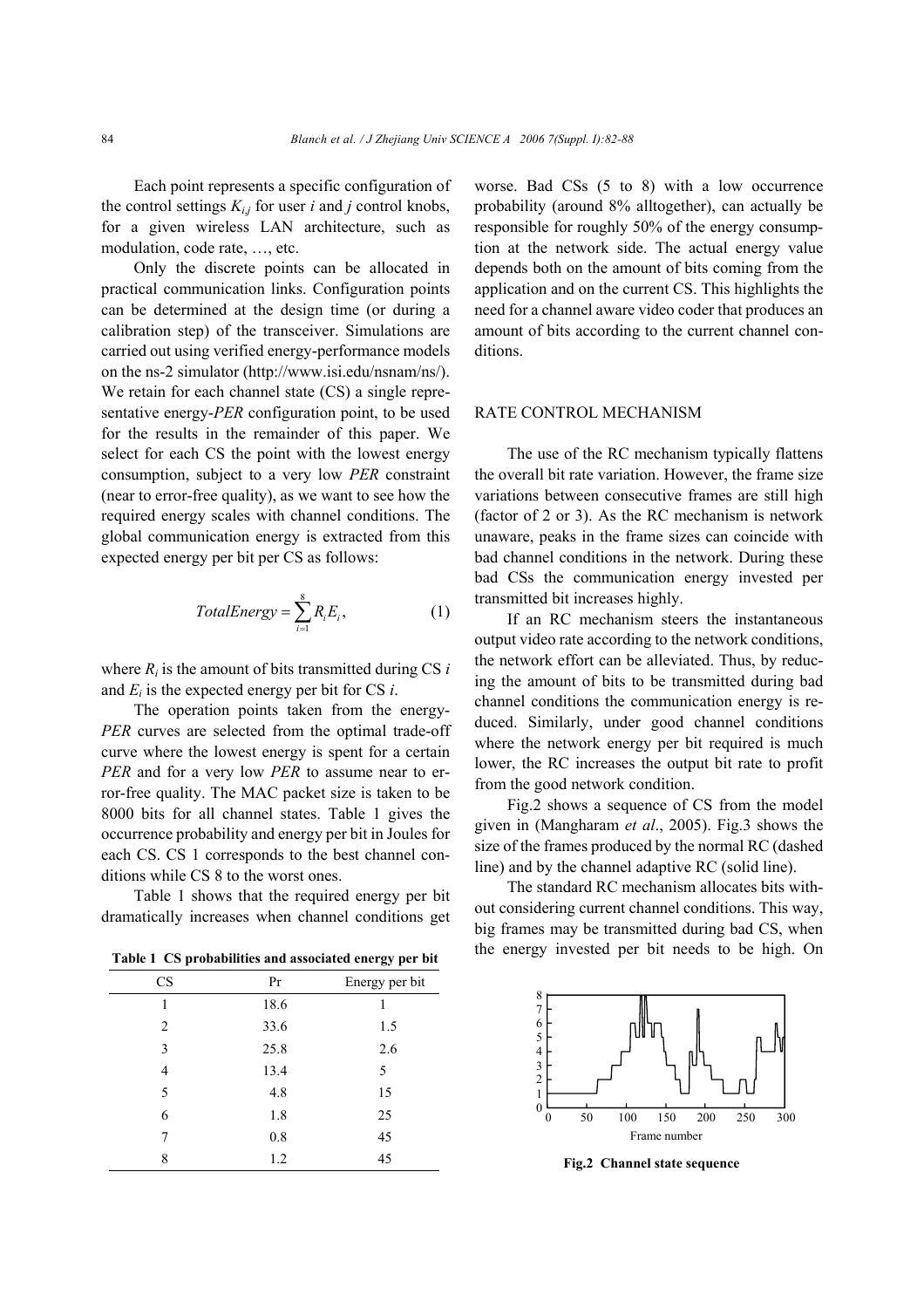

**Fig.3 Frame sizes generated** 

the contrary, the adaptive RC generates bigger frames during good CS and smaller frames during bad CS. The bit rate peaks of the normal RC during bad CS, are then reduced while bigger frame sizes (rate peaks) are generated during the good channel conditions.

The following section deals with the algorithm modifications on the RC mechanism of MPEG-4 (ISO/IEC JTC1/SC29/WG11, 2001) to make RC become channel-adaptive.

#### **Channel-adaptive rate control mechanism**

The RC mechanism is aimed at determining the number of bits allocated per frame in order to meet an overall target bit rate. In the channel-adaptive RC the bit allocation per frame is done based on the CS under which the frame is sent. Our RC approach follows the same steps as the standard RC (Chiang and Zhang, 1997):

# 1. Variable initialization

Based on the overall target bit rate, target frame sizes are estimated for every kind of frame (I, P and B). In our adaptive RC we classify frames according to the channel condition during which they are sent. We estimate the number of frames under each CS *i* as:

# *num\_P\_Frame\_i=num\_P\_Frame\_Total*×*Pr\_i*,(2)

where *Pr i* is the CS probability and *num\_P\_Frame\_Total* is the number of frames considered during the initialization (in our experiments 300 frames). In practice, the model probabilities could be re-estimated from channel measurements and used to reinitialize these variables every certain number of video frames.

While preserving the overall target bit rate, we

compute initial target frame sizes in bits (Eq.(3)) for frames transmitted under different CS as a scaled version of the hypothetical average frame size (Eq.(4)):

*AverFrameSize*=*Total\_bit\_rate*/*frame\_rate*,(3) *AverFrameSize\_i*=*AverFrameSize*×*Factor\_i*.(4)

The scaling factor is smaller than 1 for bad channels so as to reduce the produced bits during bad conditions and slightly bigger than 1 during good channel conditions. To maintain the overall target bit rate, the scaling factor for the best channel *k* condition is adjusted based on the rest of the scaling factors:

*bit* rate  $k=Total$  *bit* rate– $\sum$ (*bit* rate *i*), *i* $\leq$ *j*, (5) *Factor\_k*=*bit\_rate\_k*/(*num\_Frame\_k*×*AverFrameSize*). (6)

The initial target bit rate per group of frames transmitted under CS *i* is estimated as:

# *bit\_rate\_i*=*num\_Frame\_i*×(*AverFrameSize\_i*).(7)

After this initialization, the current CS is measured and fedback to the encoder, which applies the corresponding initial target frame size for that channel to the current frame.

2. Computation of quantization parameter

As in the standard RC and according to the Video Buffer Verifying (VBV) model (ISO/IEC JTC1/SC29/WG11, 2001), the QP of the current frame is computed based on the target frame size, QP and MAD (mean absolute difference) of the previous frame.

3. Rate distortion model update

Once the QP is selected, the frame is encoded and the R-D model is updated prior to the encoding of the next frame. Re-computation of variables is performed as in the standard RC (Chiang and Zhang, 1997). To steer the output bit rate, in addition to QP variation, our approach uses frame skipping, as also allowed in the MPEG-4 coding scheme (ISO/IEC JTC1/SC29/WG11, 2001). During the worst channel conditions (CSs 7 and 8) the frame rate is reduced to produce less bits. As this occurs with very low probability (around 2% of the time) the frame rate is only slightly reduced from 30 frames per second (fps) to around 29 fps.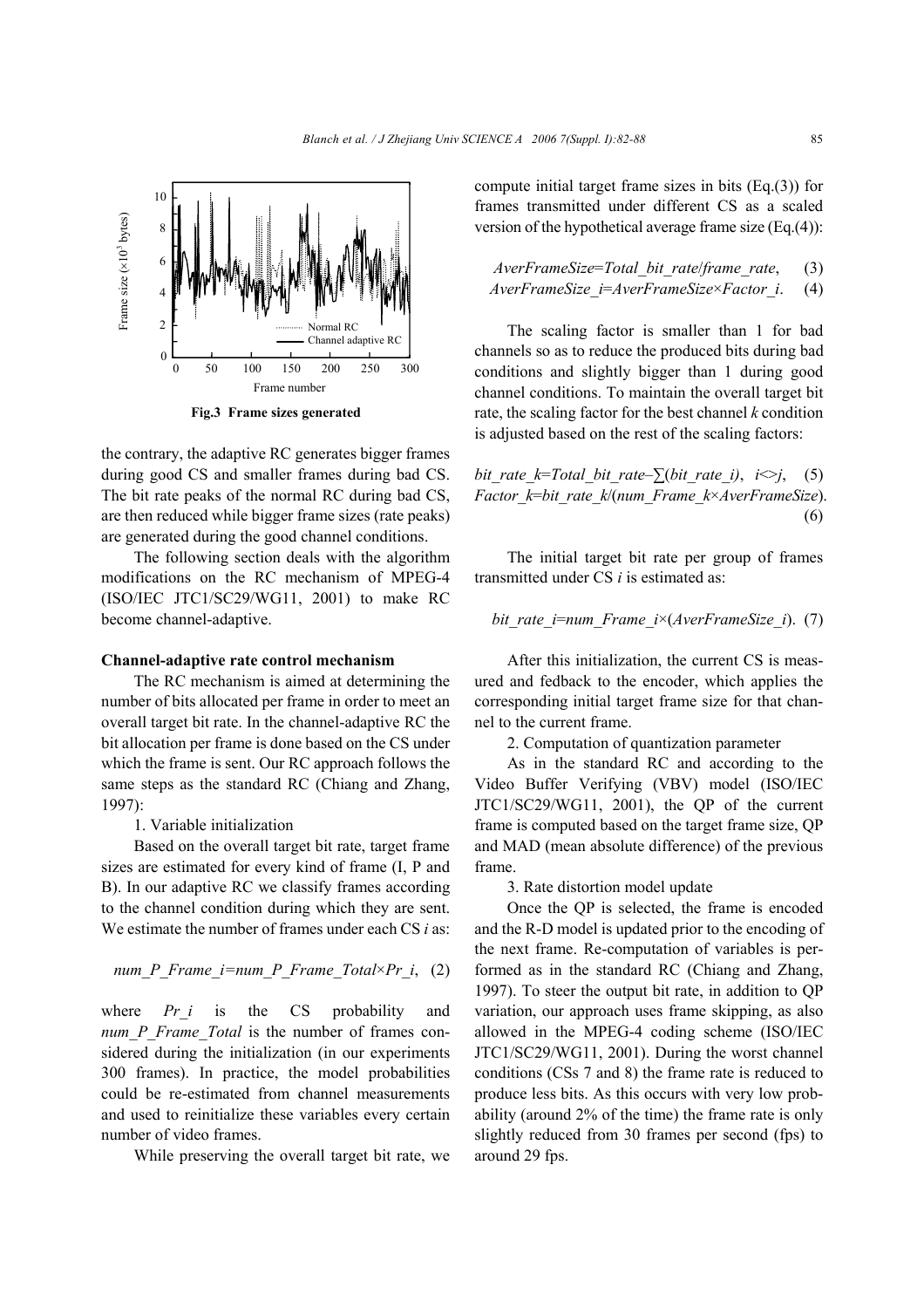#### **Impact on video quality**

On one hand, the frame size reduction and frame skipping during bad CS slightly degrades the video quality. Nevertheless this degradation is limited to a small percentage of time (due to 2% probability of bad channel states as 7 or 8). In addition, the scaling factor applied is also used to limit the degradation.

On the other hand, the bit reduction allows saving energy when the transmission is more costly. Moreover, more bandwidth becomes available for error protection or retransmissions, which can reduce the packet error rate (PER) and yield a better end quality. Usually, it is preferable to allow higher coding distortion with no *PER* than a higher *PER*.

Frames size reduction during bad channel conditions causes a small quality decrease (quality increase during good channel conditions). Frame quality variations stay in any case within the range of variations that occur with current RC approaches. In the standard RC variations where even 7 dB can be observed along the sequence with frequent variations of 2 or 3 dB between consecutive frames. The average *PSNR* decrease corresponding to the adaptive RC in Fig.3 is barely 0.2 dB. The impact in terms of motion jerkiness has been visually assessed to be minimal and the average frame rate is very slightly reduced. However the gain in energy is high, as Section 4 will show that savings of 46% are obtained by allowing this marginal quality degradation.

# **Choice of scaling factors**

Scaling factors determine the target frame size decrease or increase for frames in a particular channel condition. The scaling applied determines as well the quality increase or degradation allowed for a particular frame. For our experiments the values in Table 2, showing good energy-quality tradeoff, were empirically obtained.

| Table 2 Scaling factors applied |  |
|---------------------------------|--|
|---------------------------------|--|

| $     -$<br>---<br> |        |         |        |
|---------------------|--------|---------|--------|
| Channel             | Factor | Channel | Factor |
| $1 - 2$             |        | 5~6     |        |
| $3 - 4$             | 0 (    | $7 - 8$ |        |
|                     |        |         |        |

The lower the scaling factor, the higher the frame quality degradation allowed. Nevertheless, the perceived quality degradation associated is partly dependent on the overall target bit rate. The higher the bit rate, the higher the encoding quality is and the impact of bit rate reduction becomes less noticeable. This way, for Foreman and target bit rates of 2 Mbps or 1 Mbps, no quality degradation is perceived. For lower target bit rates, such as 500 kbps the quality degradation can become more noticeable for aggressive scaling factors. The scaling factors that provide the best tradeoff in terms of energy and quality still need to be explored. Generally, its selection depends on the targeted encoding quality and on the occurrence probability of the CS.

## **Impact of non idealities**

1. Mismatch of channel probabilities

The channel-adaptive RC is based on a priori knowledge of the CS probabilities. In practice, a slight mismatch occurs between the expected model probabilities and the probabilities observed in a shorter channel realization, which cannot reflect the global channel statistics. We observed that this mismatch does not impair the efficacy of the adaptive RC mechanism. The effect is that channel sequences with higher probability of bad CS allow higher energy savings while lower probability of bad CS decrease the potential savings.

2. Impact of feedback delay

The efficiency of any channel adaptation depends highly on both the speed at which the conditions are varying and the speed of the adaptation to these variations. The speed at which the channel conditions change is given by the coherence time of the channel, defined as the time, during which the channel remains unchanged. The RC mechanism only adapts at every video frame (33 ms at 30 fps). This requires the coherence time of the channel to be equal or longer to one video frame so that timely adaptation can be performed.

On the other hand, channel information needs to be accurate and received in time to allow correct adaptation. In practice, the information is fedback with a certain delay. If channel reciprocity is assumed, the CS can be computed at the transmitter with no incurred delay. If the CS is fedback from the receiver, the delay is piggybacked in the ACK and bounded by 3 ms due to the transmission at 6 Mbps of maximum data length (MTU) and ACK plus the SIFS (Short Inter Frame Space) (IEEE Std 802.11a, 1999). If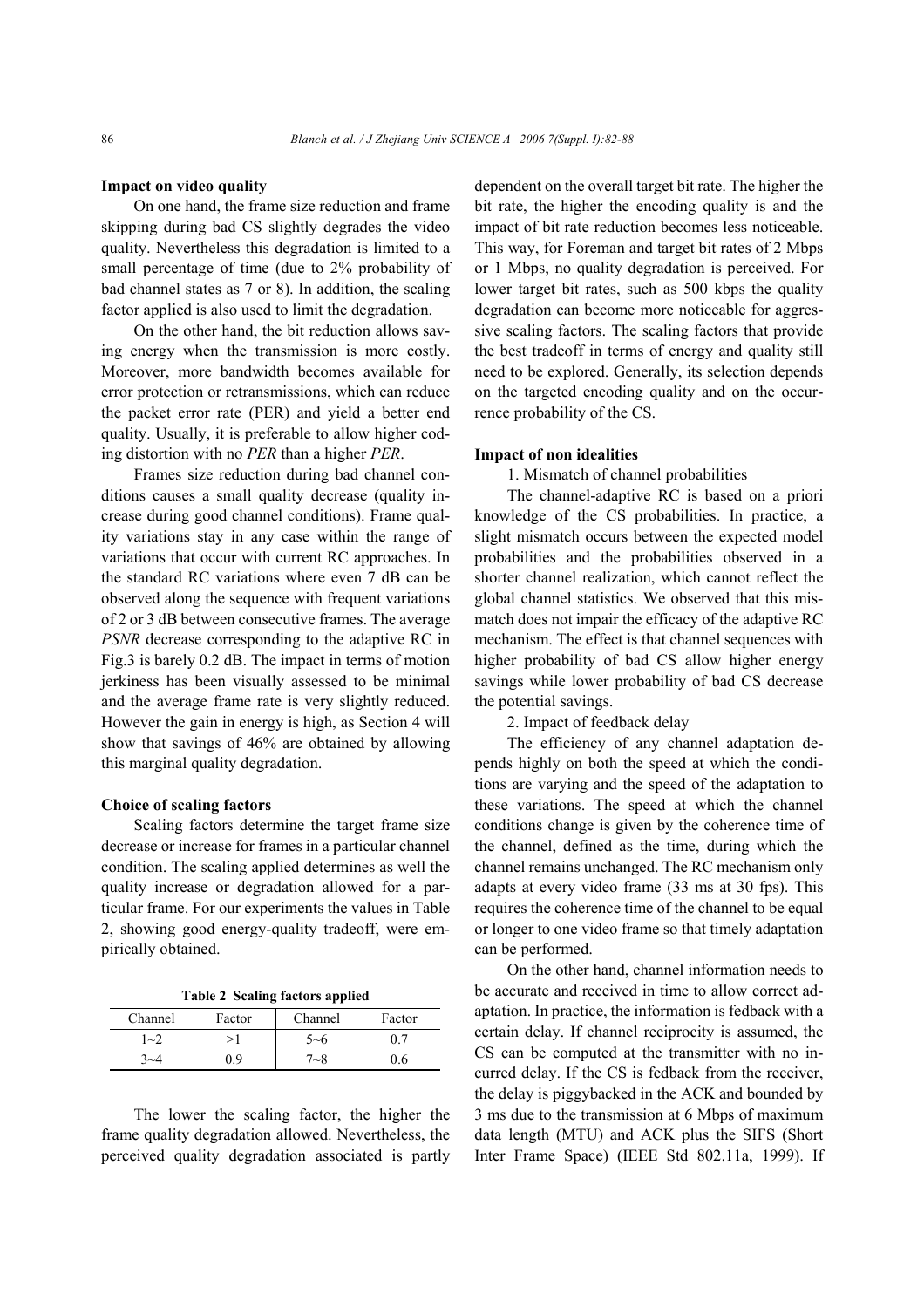feedback arrives when encoding of the current frame started, then the CS may be used for the next frame so a feedback delay of one video frame occurs. Delays of two or even a few video frames can occur only if more than one link is considered. In the next section we asses the impact of the delay on the adaptation efficiency. In current systems channel estimation is foreseen at the physical layer (IEEE Std 802.11a, 1999) incurring in marginal complexity.

#### **Testbench**

We use the MPEG-4 Simple Profile codec (de Vleeschouwer and Nilsson, 2001) and the video sequences Foreman (encoded at 500, 1000 and 2000 kbps) and Calendar and Mobile (at 2, 4 and 6 Mbps). Tests are run and averaged over several channel sequences.

# RESULTS AND ANALYSIS

This section shows the results obtained for particular channel sequences as well as averaged results over different instantiations of channel sequences.

Fig.4 shows the normalized communication energy per frame (1 corresponds to 0.35 joules) for Foreman, normal RC in dashed, adaptive RC in solid line. It corresponds to the channel sequence in Fig.2. During bad channel conditions (between frames 100 to 150) the adaptive RC reduces the frame. This reduces the energy spent for transmission by at least a factor of 2 during bad channel conditions. Fig.5 shows the cumulative energy of Fig.4, normalized to the maximum (8 joules). For this case we can see how 46% of the communication energy can be saved,



**Fig.4 Adaptive RC decreases energy per frame** 



by using the adaptive RC (solid line). The results averaged over different channel sequences for Foreman at 1 Mbps are presented in the following tables. Averaged results for Mobile and different bit rates yield similar results.

Table 3 shows average energy savings of 14% for Foreman at 1000 kbps with the adaptive RC without frame skipping. Feedback delays of 1 or 2 video frames (40 or 80 ms delay), can reduce energy savings of around 3% or 5%.

**Table 3 Adaptive RC without frame skipping** 

| Sequence       | Energy |               | Savings Average <i>PSNR</i> | <b>B</b> itrate |
|----------------|--------|---------------|-----------------------------|-----------------|
|                | (J)    | $\frac{1}{2}$ | (dB)                        | (kbps)          |
| Normal RC      | 24.69  | 0.00          | 36.16                       | 1000            |
| Adaptive RC    | 21.22  | 14.07         | 36.05                       | 995             |
| 1 frame delay  | 21.75  | 11.07         | 36.05                       | 995             |
| 2 frames delay | 22.34  | 891           | 36.05                       | 995             |

The adaptive RC with frame skipping attains savings of 31% of the communication energy for Foreman and at least 30% for Mobile (Table 4). Around 1% or 2% of the frames are skipped, without degrading the perceptual visual quality and maintaining the average target bit rate. The effect of feedback delay on the performance is not dramatic (savings reduced between 5% and 8%), as most CS transitions occur between neighbor CSs.

**Table 4 Adaptive RC with frame skipping** 

| Sequence             |       |        | Energy Saving Average Frame Bit rate |      |        |
|----------------------|-------|--------|--------------------------------------|------|--------|
|                      | (J)   | $(\%)$ | $PSNR$ (dB)                          | rate | (kbps) |
| Normal RC            | 24.69 | 0.00   | 36.16                                | 25.0 | 1000   |
| Adaptive RC          | 17.02 | 31.08  | 36.05                                | 24.3 | 968    |
| 1 frame delay        | 18.26 | 25.82  | 36.05                                | 24.3 | 968    |
| 2 frames delay 18.53 |       | 24.43  | 36.05                                | 24.3 | 968    |